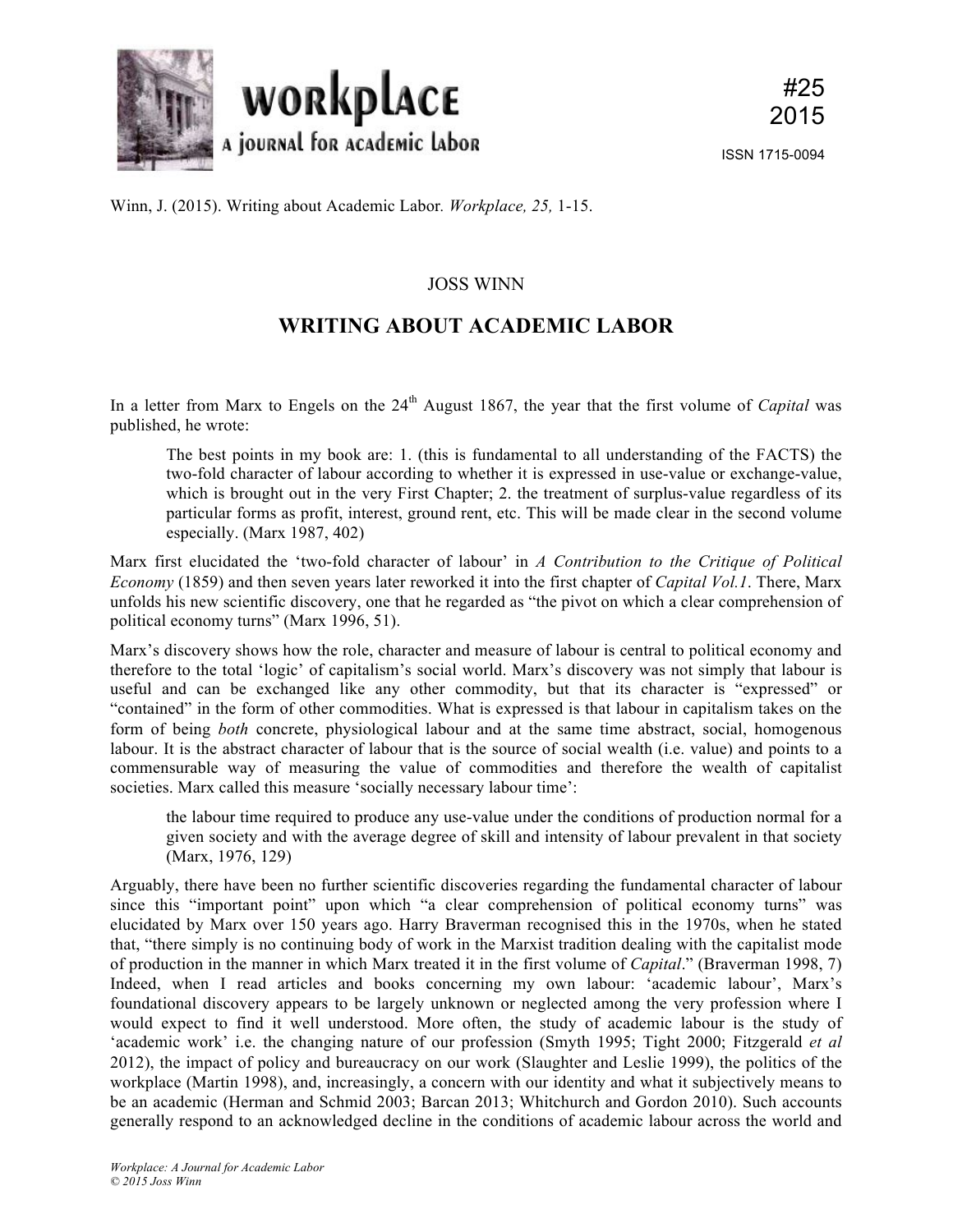the increasingly instrumentalised role of higher education in national economies (Molesworth *et al* 2010; Shattock 2012; Brown and Carasso 2013). Yet, despite repeated calls for increased unionisation (Johnson *et al* 2003; Krause *et al* 2008; Mattson 2000; Nelson 1997), the trajectory remains the same: individual autonomy is decreasing (Wilson 1991; Willmott 1995; Hall 2013), contractual conditions are worsening (Cross and Goldenberg 2009; Bérubé 2013; UCU 2013;), individual mental health issues are rising (Kinman and Wray 2013), and work is being intensified (Bryson 2004; Gill 2009; Ogbonna and Harris 2004). In retrospect, the gains of the  $20<sup>th</sup>$  century labour movement are diminishing and one might question whether the critical, intellectual tools developed by academics today are adequate for understanding what is actually happening to us.

So, I recognise that for several decades, academics have written critically about our profession producing a variety of individual monographs, edited collections and journals (notably, *Workplace: A journal for academic labour*) dedicated to analysing the process and conditions of labour inside the academy. Yet, despite much having been written about academic *work*, there is relatively little critical engagement with *labour* itself as the object of critique. It would seem this "avoidance of labour" (Neary & Dinerstein, 2002, 25) as the object of critical enquiry is widespread in the social sciences and not just in the study of academic labour. Instead of a critical theoretical engagement with the *category* of labour, greater attention has been given to the *conditions* of labour and the subsequent "corrosion of character." (Sennett, 1998) As the Historian, Moishe Postone has argued, the outcomes of such approaches tend towards an undialectical resistance to our own material conditions and an overwhelming sense of helplessness (Postone 2006).

In response, this essay calls for a return to the labour theory of Marx, or rather to Marx's *negative critique* of labour and its role in the political economy of capitalism. In what follows, I draw not only on Marx, but am influenced by Postone's reading of Marx, whose seminal book, *Time, Labour and Social Domination*, and subsequent work, has revitalised our understanding of the role and character of labour in capitalism and points to a fundamental error in the position taken by labour activists and 'labour studies' in general. That is, a critique of capitalism and its apparent complexity must be undertaken through an immanent critique *of* labour, rather than from the *standpoint* of labour as has been the case with the tradition of labour studies, whether Marxist or not. As Postone has concluded, "both the concrete and abstract social dimensions of labor in capitalist society are dimensions of capital, according to Marx; neither of them, in their existent form, represents the future." (Postone 1993, 358) In essence, the two-fold character of labour must be abolished, transcended and overcome rather than dignified and sustained.

To ground this approach, I want to outline a different method of writing and therefore thinking about academic labour. One that starts from a rigorous engagement with the fundamental categories of Marx's theory and a better appreciation of the method he employed in the development of those categories. By doing so, I want to be clear about the utility of Marx's insights when studying the work of research, teaching and learning and the political economy of higher education in general. In understanding the university as a capitalist institution, I want to steer other academics towards Marx's "total critique", an approach that is "at one and the same time methodological, theoretical and political" (Clarke, 1991 51). This is at a time when it seems to me there is increasing confusion and mystification about how and whether 'immaterial labour', 'intellectual labour', 'knowledge work', 'cognitive capitalism' and 'digital labour' are categorically different to labour as conceived by Marx. (Dyer-Witheford 2005; Harvie and De Angelis 2009; Haug 2009; Peters and Bulut 2011; Scholz 2013; Fuchs 2014)

Overwhelmed by the real and complex conditions of our work, one reaction is to reify it further, rather than to analyse it rigorously through more simple abstract categories. The danger of the former approach is that we *further* hypostatise what *already* appears real and concrete and consequently we identify attributes of capitalism, or more often 'neoliberalism', with the way things *appear* to be rather than its more basic social categories. In effect, this is a type of fetishism that attacks the personifications of a given social form, while leaving its more fundamental abstract character to remain in tact. (Postone, 1980, 111) Consequently, we write about the apparent crisis of academic work, its so-called performativity, its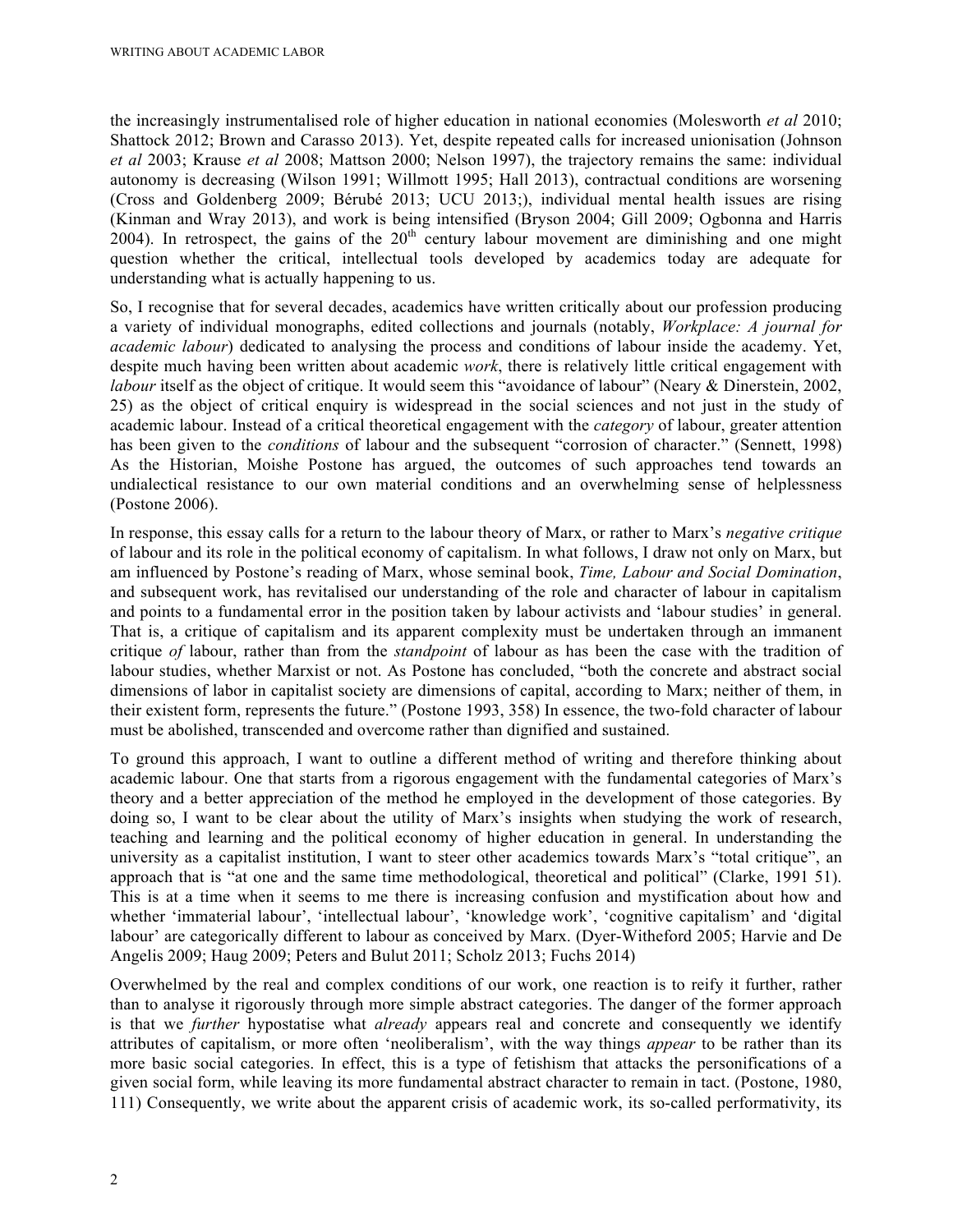precarity, its Taylorisation, and in general its violation by a variety of neoliberal technologies. Next, I focus on one widely cited example.

#### *Performing academic labour*

In *The Teacher's Soul and the Terrors of Performativity*, Stephen Ball (2003) defines 'performativity', as one of three "policy technologies" of education reform, the other two being 'the markets' and 'managerialism'. Performativity is

a technology, a culture and a mode of regulation that employs judgements, comparisons and displays as means of incentive, control, attrition and change – based on rewards and sanctions (both material and symbolic). The performances (of individual subjects or organisations) serve as measures of productivity or output, or displays of 'quality', or 'moments' of promotion or inspection. As such they stand for, encapsulate or represent the worth, quality or value of an individual or organisation within a field of judgement. The issue of who controls the field of judgement is crucial. (Ball 2003, 216)

According to Ball, these reified technologies of reform are "unstable, uneven but apparently unstoppable". They are becoming "embedded in the 'assumptive worlds' of many academic educators". They change what we do and who we are. This reform has created "institutional schizophrenia", characterised by a "devolved environment", managed through "monitoring systems and the production of information". In this "advanced liberal" environment, de-regulation is a process of re-regulation, de-control is a new form of control, a less visible state regulates through the self-regulation of new subjectivities: "enterprising subjects" who "live an existence of calculation" and undertake "intensive work on the self".

This "form of ventriloquism" is surveilled by "appraisal systems, target-setting, output comparisons", etc. and leads to "security seeking tactics", "existential anxiety and dread". The "neo-liberal professional" performs within and as part of a regulatory environment where "value replaces values." It is an "inauthentic", "contradictory" existence that is "ontologically insecure". The teacher's "purposes are made contradictory, motivations become blurred and self worth is uncertain." The schizophrenia of the institutions leads to "a kind of values schizophrenia" with "a potential 'splitting' between the teacher's own judgements about 'good practice' and student 'needs' and the rigours of performance." It leads to "guilt, uncertainty, instability and the emergence of a new subjectivity". It leads to struggles that "are often internalised and set the care of the self against the duty to others." "Performance has no room for caring… these are things we do to ourselves and to others."

Ball concludes that by being commodified, knowledge is "exteriorised" and consequently "de-socialised". As a result, teachers are struggling with and against the effects of commodification, which "involves a profound shift in the nature of the relationship between workers and their work". It results in a "corrosion of character" and no space of an autonomous or collective ethical self."

In my view, what Ball describes in this rich polemical essay, is capitalist work as "a form of living death". (Dinerstein and Neary, 2002, 11) For me, the value of his article is that it eloquently extends the vocabulary that I have used to describe my own work in conversation with others: "Schizophrenic"; "intensive work on the self"; "de-control as a new form of control"; "an existence of calculation"; "purposes are made contradictory, motivations become blurred and self worth is uncertain."

Ball's article describes, and to some extent, analyses capitalist work as it appears in universities, colleges and schools. What appears is indeed a performance, but this is insufficient as an explanation for what is actually going on backstage and keeps the show running. Ball is right to point to an "epidemic" of reform ideas "'carried' by powerful agents, like the World Bank and the OECD". However, what his article doesn't extend to is a recognition of the performative nature of those agents, too. Who are they agents for? What are they agents of? What is *their* role in the "game"? In fact, what *is* this "improvement game"? The problem with Ball's article, despite all its descriptive and emotive power, is that his analysis in this paper does not extend to a discussion of the economic categories which have set the "unstoppable" technologies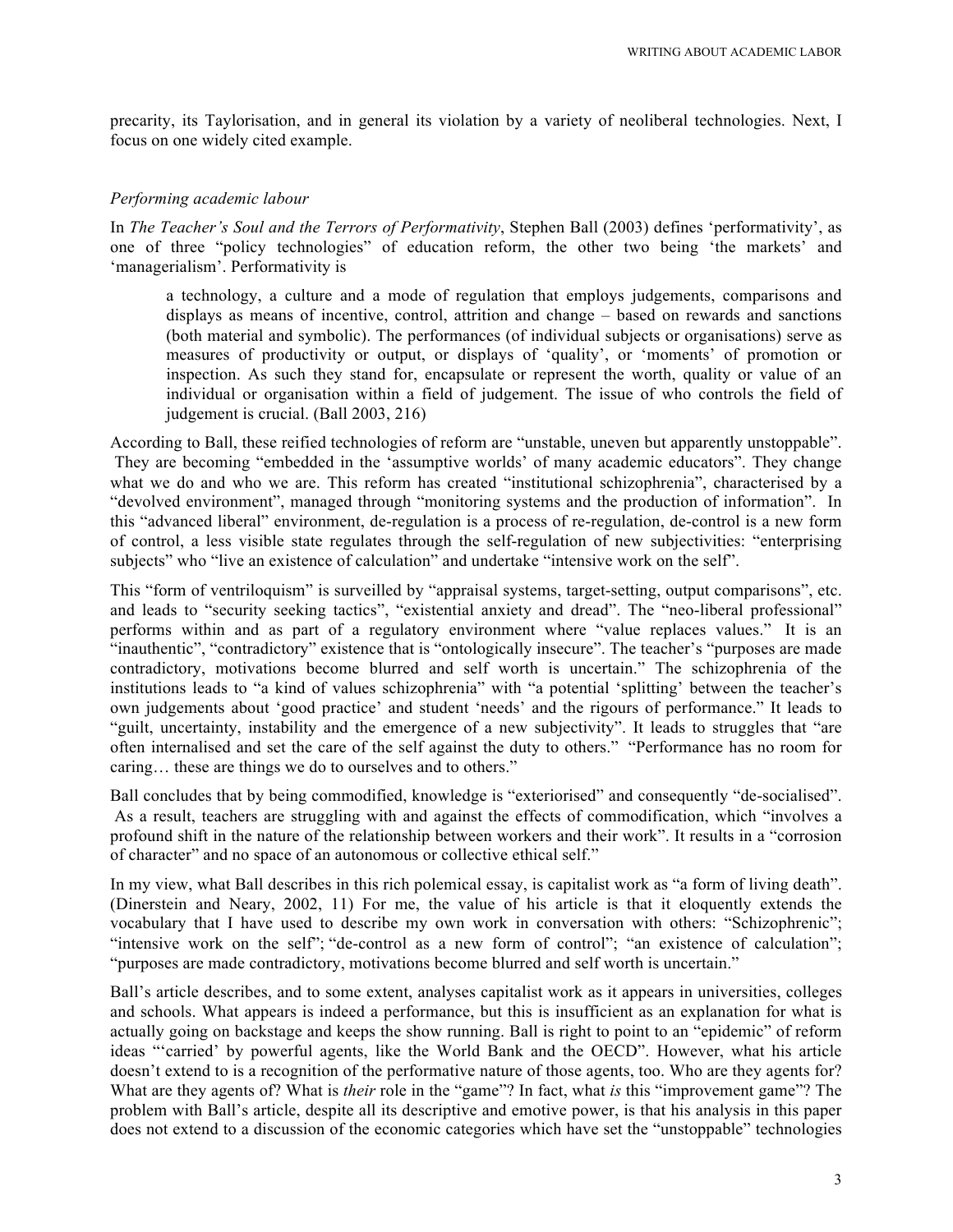of reform in motion, and the "agents" are reified as the World Bank and OECD, rather than being understood themselves as "personifications of economic categories". (Marx 1996, 10) He does not indicate that the capitalists themselves could be personifications of capital and that the "assumptive world" of "new kinds of teacher subjects" and their subjectivities, is the world and subjectivity of *value*, "an automatic subject" (Marx 1976, 255) and the "self-moving substance" (Marx 1976, 256) of social life. If this movement really is "apparently unstoppable" as Ball states, we have to uncover the "historically determinate logic" (Postone, 1993, 285) behind this "game" or else live with the helplessness instilled by Ball's essay: a form of living death.

Throughout his critique of political economy, Marx makes frequent reference to the language of performance. We learn of "masks", "personifications" and "*dramatis personae*", of which the key characters are the capitalist and the worker, each of whom perform a role in capital's "self-valorisation of value" (Marx 1988, 84). These references to performativity are not simply a matter of literary flourish but relate to Marx's method of critique, which aims to distinguish between the appearance of things in their concrete form and their real nature as abstract social categories that dominate us. As Ball rightly argues, education has become a commodity, but we know from Marx that the commodity form is a fetish; it is a historically specific form of wealth made manifest in the capitalist mode of production and so to understand how academic labour appears as a commodity we must leave the "sphere of circulation or commodity exchange" and analyse the "hidden abode of production". (Marx 1976, 279-80)

The important point here, I think, is that while the commodity is what Marx called, the "economic cell form" of capitalist society from which everything else can and should be analysed (Marx 1976, 90), there is a "special", "peculiar" commodity: that of 'labour power'. It is special because, Marx argues, it is "a source of value" (Marx 1976, 270), the only commodity that can *create new value* for the capitalist either by extending time i.e. lengthening the working day – which has its natural limits or by compressing time i.e. increasing the productivity of labour through various methods of efficiency. It is this, I believe, that is key to understanding what lies behind Ball's observations around the imposed performativity of academic labour. In our performativity, teachers are enacting and gradually embodying what, in the end, amounts to capital's compulsive and relentless drive to increase 'surplus labour time', over and above 'necessary labour time'; that which Marx described technically as 'exploitation'. Capital's imperative to exploit labour, its only dynamic source of surplus value, is at the heart of this performance and the "schizophrenia" of performativity that Ball describes can be understood as an acute manifestation of capital's relentless need to subsume, level, and valorise all aspects of human life. Reflecting on the "terror" of this madness, labour in capitalist society finally recognises itself as what it can only be: "fuel for the living fire." (Rikowski 2002)

#### *Rising from the abstract to the concrete*

A search for 'marx\*' across all 24 issues (250+ articles, reviews, interviews, etc.) of *Workplace: A journal for academic labour*, discovers 53 items. Of these, only 14 formally cite Marx's work, five directly engage with his work on a theoretical level (Caffenzis 2008; Gulli 2009; Moten and Harney 1999; Pekkola 2013; Wexler 2008), and just two are attentive to his method (Caffenzis 2008; Moten and Harney 1999). For a journal primarily concerned with academic labour, this suggests a forgetting – perhaps even an avoidance – of its critical, theoretical base.

Across 24 issues of the journal, the most sophisticated use of both Marx's social theory and method is an article by Moten and Harney (1999). In *The Academic Speed-Up*, they point to four approaches (pp. 24-5) to the study of capitalist societies:

- 1. There was the practical knowledge of businessmen about how the market worked, a knowledge that proved true because it made them rich.
- 2. There was the vulgar propaganda of 19th century economists and politicians, who spun theories out of this practical knowledge to defend it, and whose knowledge was also true to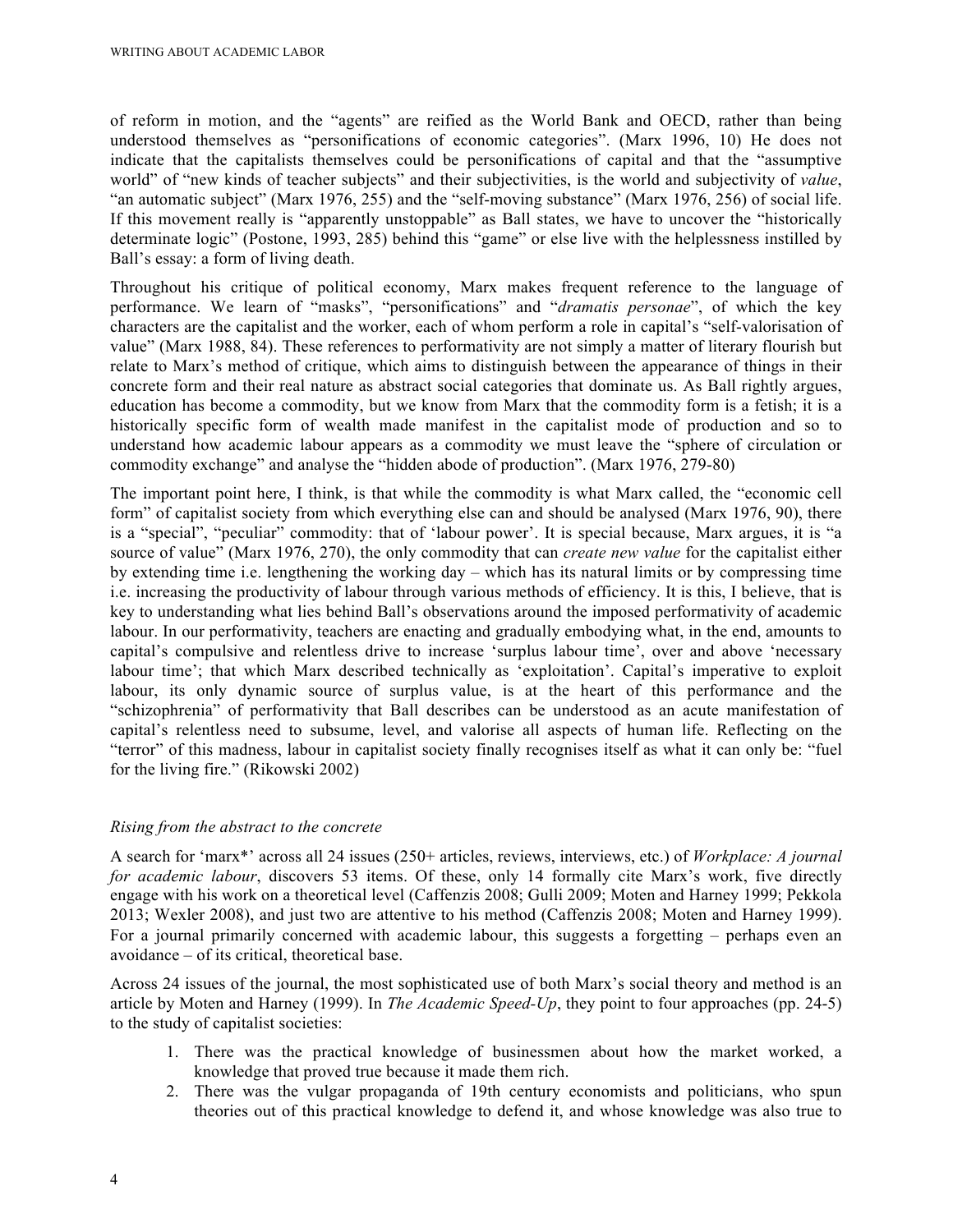the extent they were able to dominate this society with their (to Marx) crude schematic of how the market worked.

- 3. There was theoretical work of classical economists like Smith and Ricardo, whose more sophisticated and in-depth analysis of the human conditions produced by the market Marx admired as a truer picture of the historical moment of capitalism from the market's vantage point.
- 4. There was Marx's own truth, that human conditions under the sway of this market could only be understood by going beyond the market, historicizing it and completing it with a picture of the production process off-stage that made the market possible.

The point that Moten and Harney make is that most critical analyses of academic labour (and I would include Ball's example above), identify the problem somewhere amidst the first and second levels of analysis; that is, the problem is (1) the conditions of the labour process (e.g. its precarity and expressions of performativity); or (2) the ideologies which support and maintain that labour process, i.e. 'neoliberalism'.

This suggests that any author whose argument rests on a critique of 'neoliberalism' simultaneously reveals the limits of their argument. As Moishe Postone has argued, the existence of different historical configurations of capitalism (e.g. liberal, Fordist, neoliberal) "indicates very strongly that capitalism's most basic features cannot be identified completely with any of its more specific historical configurations." (Postone 2005) The point he makes in much of his work is that our critique must rest on categories that are fully adequate to our historical condition i.e. capitalism. Traditional Marxist influenced critical analysis of the market and the distribution of private property has clearly proved an inadequate foundation on which to base an emancipatory critique. Such critiques were drawn from the *standpoint* of labour and its reification, rather than aimed at its *abolition* or over-coming (the word Marx uses in German is *aufheben*). That is, labour, although recognised as a key category in critical social theory, was never subjected to a rigorous *negative* critique in the same way that other features of capitalist social life have been.

Similarly, Simon Clarke has described 'neoliberalism' as "a reassertion of the fundamental beliefs of the liberal political economy that was the dominant political ideology of the nineteenth century." (Clarke 2004, 57) His point is that despite a variety of periodic expressions, the problem that our critique must always be mindful to address is the problem of 'capital' as a fundamental and historical category. When the problem is deemed to be 'neoliberalism', attempts to critique it are likely to remain as superficial, unscientific and moralistic as neoliberal theology itself. Clarke's short article on neoliberalism can be read as an attempt to shift the critique away from these relatively superficial levels of analysis, to a more foundational understanding of the problem, (which can be aligned with point three of Moten and Harney's argument) and its revolutionary, scientific critique (point four). Likewise, Moten and Harney argue that it "fall[s] to us then first to avoid our talk of a crisis becoming the vulgar knowledge of these conditions. We should avoid taking this practical knowledge and trying to translate it straight into a theory of conditions. Instead we have to take the further step of exploring the theory of conditions already constituted for us." (Moten and Harney 1999, 25)

This section in their article is titled 'Abstracting Academic Labour' and I think it should be read as a reference to the method undertaken by Marx: that of "rising from the abstract to the concrete" (Marx 1973, 101). In my view, it is essential that we try to understand what this entails.

When Marx writes about labour in his work, he is writing about capitalist labour; that is, a conception of labour in the historical context where the capitalist mode of production has been generalized across society. His analysis of labour is intended to scientifically demonstrate how capitalist labour is distinct from labour prior to the emergence of capitalism and in non-capitalist societies. In this way, capitalist labour is both explicitly and implicitly set against a past historical and a future possible form of labour. In his early work such as *The German Ideology* (1845), Marx reflected deeply and extensively on his critical approach as uniquely dialectical, historical and materialist. In practice, what this means is that he seeks to uncover contradictions or antagonisms between things (i.e. ideas, practices, subjectivities, social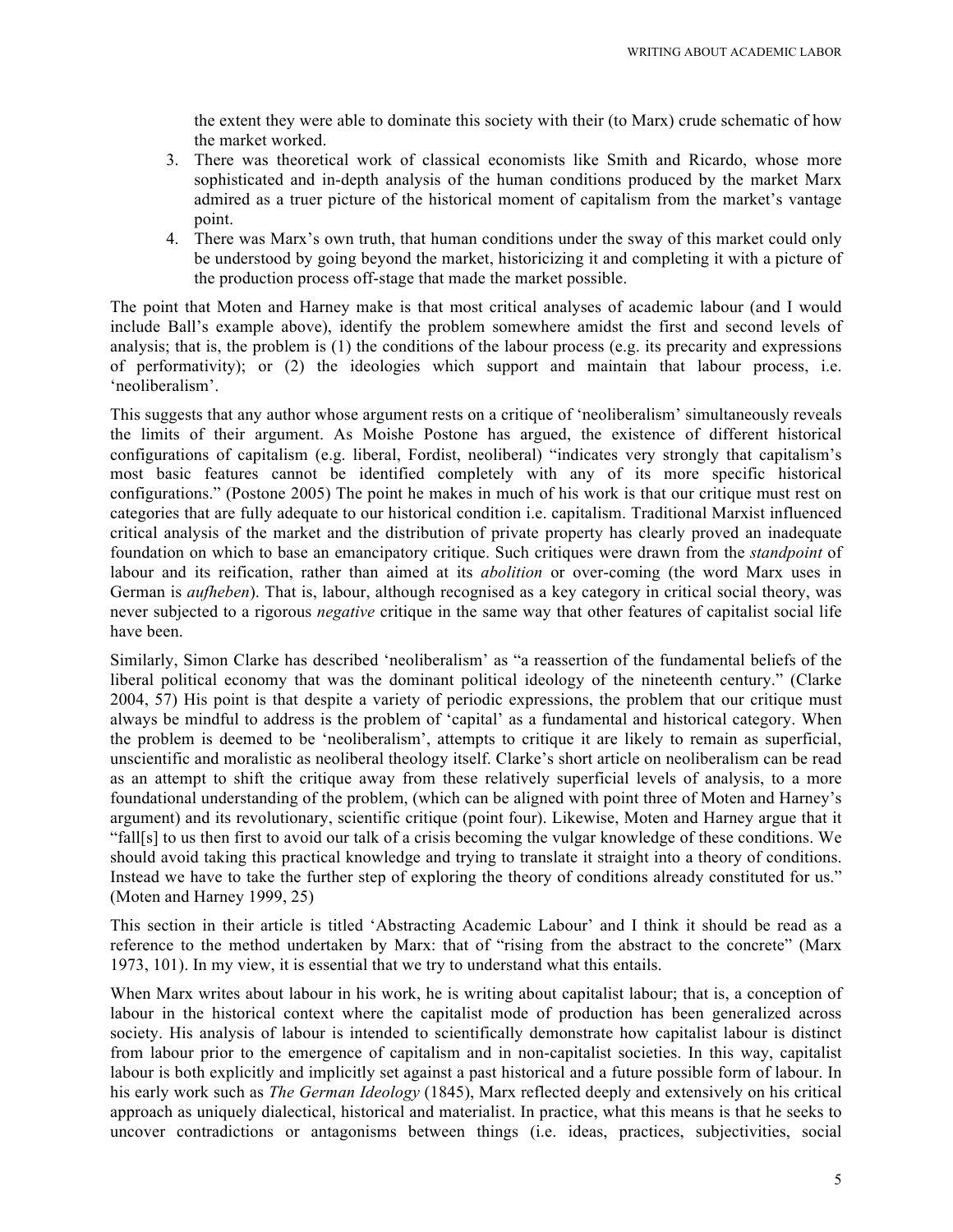structures) that we can determine from recorded history and observations in society. Marx asserts that people and the way we interact with each other are the outcome of real, social, historical forces of production. The way we think is influenced by our actions and the actions of others in the world, through history, in society. Rather than being determined by some kind of external power, such as God, we are of our own making: in the process of creating history we create ourselves. Marx's view of history is that there are tendencies which amount, on the face of it, to laws, but that they are in fact contingent on human action and therefore cannot be used to justify the status quo. Everything is open to critique and is always in motion.

Marx considered his method to be rational and scientific and share similar methodological characteristics to that of the natural sciences. In his research, he employed various techniques such as detailed observation, logic, reference to literature, and the use of documentary evidence (e.g. the English 'Blue Books') to explicate social 'laws' and tendencies. In seeking to explain the concrete features of our lives, he identified a realm of *real abstraction* (Sohn-Rethel 1978; Jappe 2013) that is often contradistinct to what appears to be real and natural. In doing so, his analysis is systematically and simultaneously abstract and concrete; he acknowledged the material reality of our lives and the world we live in but is sceptical of manifest surface appearances and especially commonsensical ideas which we take for granted as transhistorical and natural, such as the idea of 'labour'.

In a preface to *Capital* he compares his task to that of the Physicist, Biologist and Chemist, explaining that for the study of society, "the power of abstraction" must take the place of the microscope and chemical reagents (Marx 1976, 90). Although he discusses capital in detail using the examples of certain types of labour such as that of tailors, weavers, farm and factory workers, in doing so he is also abstracting to an "ideal average" (Marx 1991, 970), so as to offer an "analysis of capital in its basic structure." (Marx 1991, 379) As such, his analysis of labour was intended to be applicable to all forms of labour engaged in the capitalist mode of production, thereby offering a systematic, penetrating and multi-faceted analysis and reconception of labour in its temporal, historical and de-naturalised forms.

In the *Grundrisse* (1857), Marx described his critical approach as "the method of rising from the abstract to the concrete" (Marx 1973, 101), going to some length to explain what he means by this, using the concept of 'population'.

It seems to be correct to begin with the real and the concrete, with the real precondition, thus to begin, in economics, with e.g. the population, which is the foundation and the subject of the entire social act of production. However, on closer examination this proves false. The population is an abstraction if I leave out, for example, the classes of which it is composed. These classes in turn are an empty phrase if I am not familiar with the elements on which they rest. E.g. wage labour, capital, etc. These latter in turn presuppose exchange, division of labour, prices, etc. For example, capital is nothing without wage labour, without value, money, price etc. Thus, if I were to begin with the population, this would be a chaotic conception [Vorstellung] of the whole, and I would then, by means of further determination, move analytically towards ever more simple concepts [Begriff], from the imagined concrete towards ever thinner abstractions until I had arrived at the simplest determinations. From there the journey would have to be retraced until I had finally arrived at the population again, but this time not as the chaotic conception of a whole, but as a rich totality of many determinations and relations. (Marx, 1973, 100)

Shortly after this passage, he clarifies the relation between the abstract and the concrete:

The concrete is concrete because it is the concentration of many determinations, hence unity of the diverse. It appears in the process of thinking, therefore, as a process of concentration, as a result, not as a point of departure, even though it is the point of departure in reality and hence also the point of departure for observation [Anschauung] and conception. … the abstract determinations lead towards a reproduction of the concrete by way of thought. (Marx, 1973, 101*)*

In this text, Marx is keen to distinguish his approach from Hegel's idealism, arguing that his own dialectical use of abstractions are reliant on, and grounded in, the concrete, material, social attributes of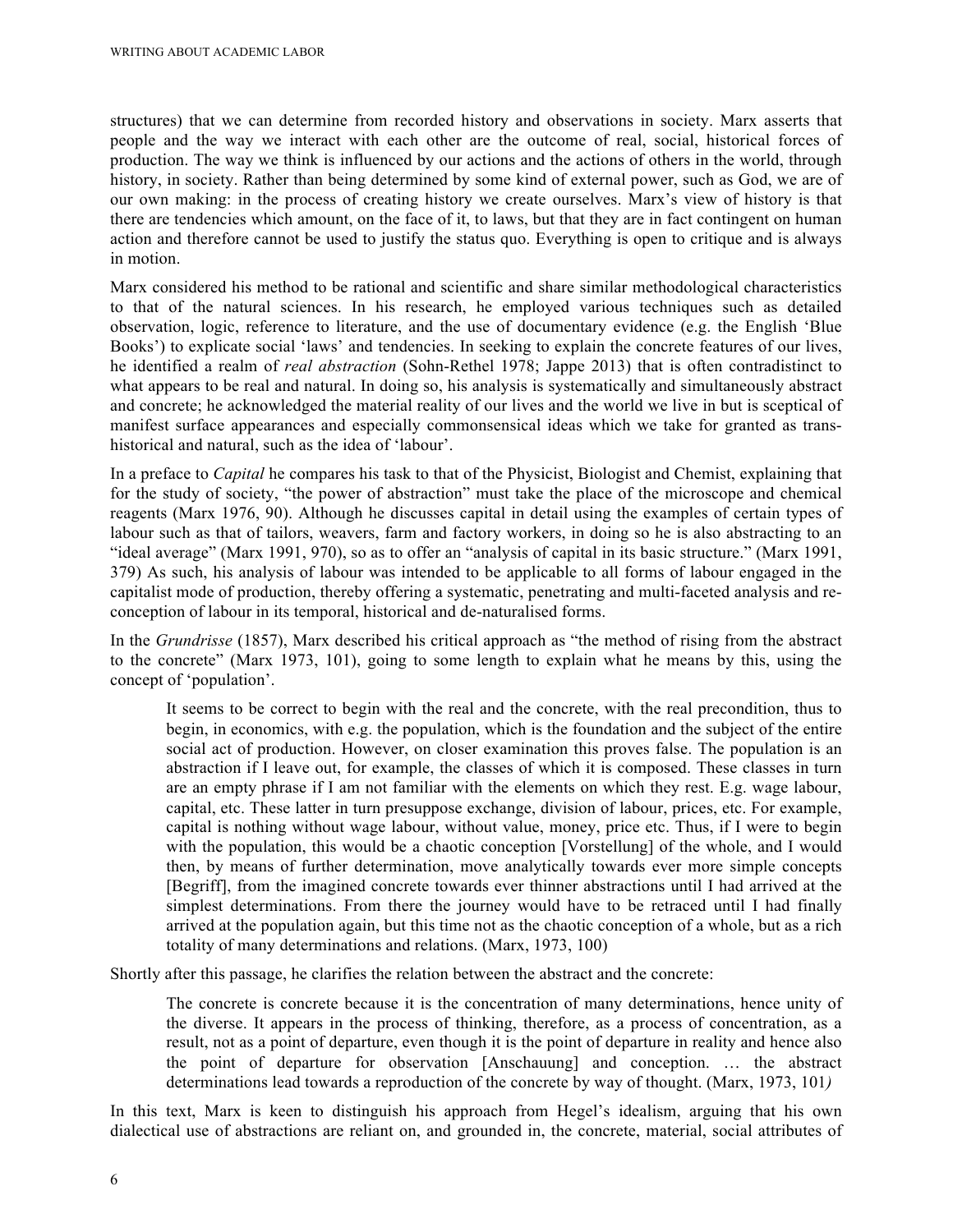human life. These real abstractions have a determinate force as they reproduce the concrete, which is the concentrated *result* of real abstractions. (Ilyenkov, 1982, 32-34) He gives an example of the abstraction of 'exchange value', which can only exist in a dialectical relationship with the concrete social relations found in society, such as the family, commune or state.

Further on in his notebooks, Marx discusses how an abstraction can change in relation to the concrete world. Simple abstractions might appear to presuppose the more complex reality of the world, but in fact, he argues, they express the historical development of the social conditions and relations at particular times and places. "To that extent", says Marx, "the path of abstract thought, rising from the simple to the combined, would correspond to the real historical process." (Marx 1973, 102) In effect, this is a warning not to methodologically employ concepts such as 'money', 'exchange', or labour', etc. to all people at all times across all places. It is an argument for grasping the contingent basis of theoretical concepts prior to their application in the concrete world. (Marx 1973, 105) It is not simply a *mistake* to apply existing categories to all of history but also a *constraint* because it limits our ability to understand the present as well as the past. Marx argues that categories such as 'money' and 'labour' express both "what is given, in the head as well as in reality", and therefore "the characteristics of existence" but from specific, limited points of view (Marx 1973, 106). Thus, rejecting Positivism, Marx argues that it is a mistake to think that society "begins only at the point where one can speak of it *as such*; this holds *for science as well*." (Marx 1973, 106)

Marx's starting point of analysis is the dominant, ruling, mode of production in contemporary society i.e. 'capital', rather than what he argues are related but secondary categories such as 'population' or 'landed property'. (Marx, 1973, 107) Although there may appear to be a 'logic' to starting with a specific point of interest (e.g. 'population', 'higher education', 'science', 'academic labour', etc.) and then developing one's analysis from there, Marx argues that the mode of production (i.e. capital) dominates – "rules" – the body and mind to such an extent that without starting from an examination of capitalism's fundamental categories (and therefore one's own abstractions) is to approach one's analysis (e.g. of 'academic labour') more-or-less blind. In effect, he is saying that we are born out of capital – we are capital – and must begin our analysis with an adequate understanding of what this means to be human.

In the final passage of this section of his notebooks, he succinctly demonstrates the method of "rising from the abstract to the concrete" using the example of 'national wealth'. (Rosdolsky 1977, 27) Having explained how the term came into use and over time came to uncritically justify the conception of the modern state, he then concludes by outlining this particular methodological approach (Marx 1973, 108). If we apply this same method to an analysis of academic labour, (i) we start with general categories that seemingly apply to all people at all times e.g. 'labour'; (ii) move on to an examination of contemporary forms of those categories e.g. 'capital', 'wage labour'; (iii) next, examine the inter-relation of the categories' abstract character in their concentrated, concrete social forms e.g. the 'workplace', the 'State'; (iv) examine the concrete/abstract dialectic developed so far in the more expansive, global setting e.g. global labour market; (v) and examine the dialectic developed so far at a systemic level e.g. the interrelation between global production, exchange, unemployment, crises, etc. Thus, we've started from the seemingly simple category of 'labour' and moved dialectically to locate it temporally both in terms of its abstract character and its appearance at a local, social level, and its role in international politics, markets, war, etc. To conceive of 'labour' or any other simple category in any other way is to fall short of understanding it.

As I summarised in the first part of this essay, the dual character of commodities in capitalist societies expresses the dual character of human labour in capitalist societies. The use-value or utility of a commodity expresses the concrete, physiological, useful aspect of labour and the exchange-value or value of a commodity expresses the abstract, social, homogenous aspect of labour. In the first chapter of *Capital*, Marx introduces the key theoretical categories which his scientific critique of political economy has revealed: the commodity-form (use-value and exchange value); the corresponding dual character of labour (concrete and abstract labour); the value-form (relative and equivalent values, resulting in the money-form) and the measure of value (socially necessary labour time). A key, though neglected category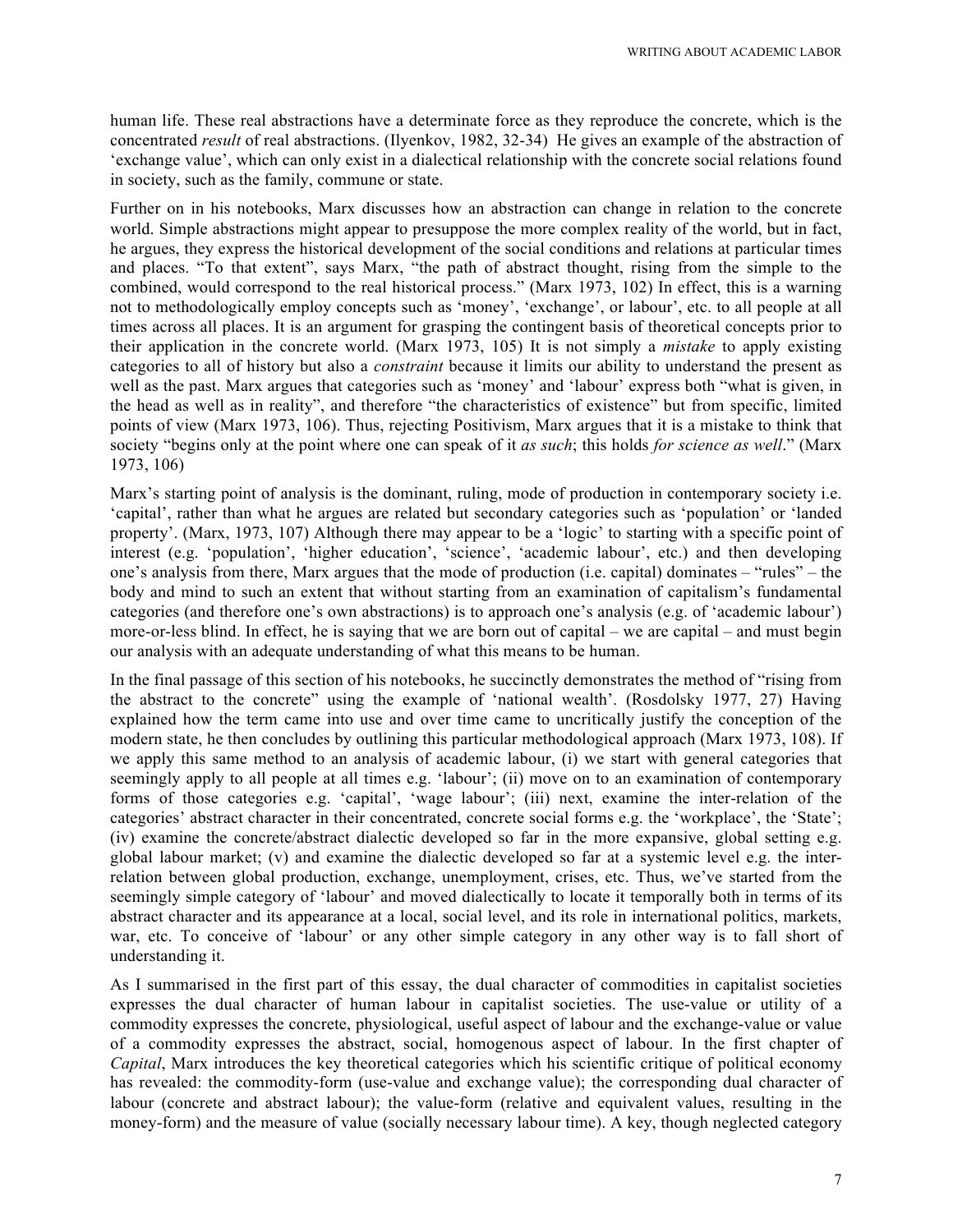conceived by Marx is 'abstract labour' (Bonefeld, 2010). Abstract labour is the "substance of value"; it is "human labour power expended without regard to the form of its expenditure" (Marx, 1976, 128). It is "congealed", "jelly", a reduction into "a definite quantity of equal, general, undifferentiated, social, abstract labour" (Marx, 1988, 71); or, "labour pure and simple, abstract labour; absolutely indifferent to its particular specificity." (Marx, 1973, 296)

The coat is value only to the extent that it is the expression, in the form of a thing, of the human labour-power expended in its production and thus insofar as it is a jelly of abstract human labour – abstract labour, because abstraction is made from the definite useful concrete character of the labour contained in it, human labour, because the labour counts here only as expenditure of human labour-power as such. (Marx, 1978, 136)

In just this single analytical sentence, Marx starts with the abstract (value) to arrive at the concrete (labour), but of course in practice it is not a unidirectional process. As relative and equivalent forms of values in the exchange relation, all commodities (i.e. goods and services, including higher education) represent "human labour in the abstract" serving as the equivalent for the abstract labour expressed by another commodity. While at the same time, the commodity is also the product of "specifically useful concrete labour" such that the "concrete labour therefore becomes the expression of abstract human labour." (Marx, 1976, 150)

'Abstract labour' is not a substance in the sense of a kernel or essence of a thing; it is a theoretical category for articulating a real, active social process that normally goes unspoken, so that we understand capital better.

### *From being to doing*

The danger with starting from the concrete conditions of academic labour, as Postone, Clarke, and Moten and Harney point out, is that if we only remain attentive to the conditions of the labour process and their ideological counterpart, then we are likely to build a politics which responds to the "vulgar" propaganda of 'neoliberalism' and its apparatus rather than being grounded in a more fundamental, immanent critique of "the production process off-stage"; what Marx referred to in his chapter on the 'Buying and Selling of Labour Power', as the "hidden abode of production".

Accompanied by Mr. Moneybags and by the possessor of labour-power, we therefore take leave for a time of this noisy sphere, where everything takes place on the surface and in view of all men, and follow them both into the hidden abode of production, on whose threshold there stares us in the face "No admittance except on business." Here we shall see, not only how capital produces, but how capital is produced. We shall at last force the secret of profit making. (Marx, 1996, 186)

Moten and Harney rearticulate this in the context of higher education:

Away from the public sphere where ideas of higher education, economic expansion and contraction, and citizenship rule, another way of interpreting conditions becomes possible. Those conditions are darker both because they are hidden from the airy world of the public sphere and because they include violent forces like industrialization, central planning, proletarianization, and struggles against capitalist relations. This is to say that another way of understanding this golden age is not so golden, but it may be a way to build a better theory of these working conditions. (Moten and Harney 1999, 25)

Moten and Harney make much of the distinction between individual and social production in their article. This distinction between individual and social, co-operative labour within the academy is at the heart of the problem of capitalist work in that through the division and socialisation of labour, we become alienated from that which we produce and from each other. Social relations have been turned into the relations of private property. Moten and Harney develop a critique of the "dream" of 'intellectual craftsmanship' and the 'Golden Age' it increasingly represents by discussing craftsmanship as a mode of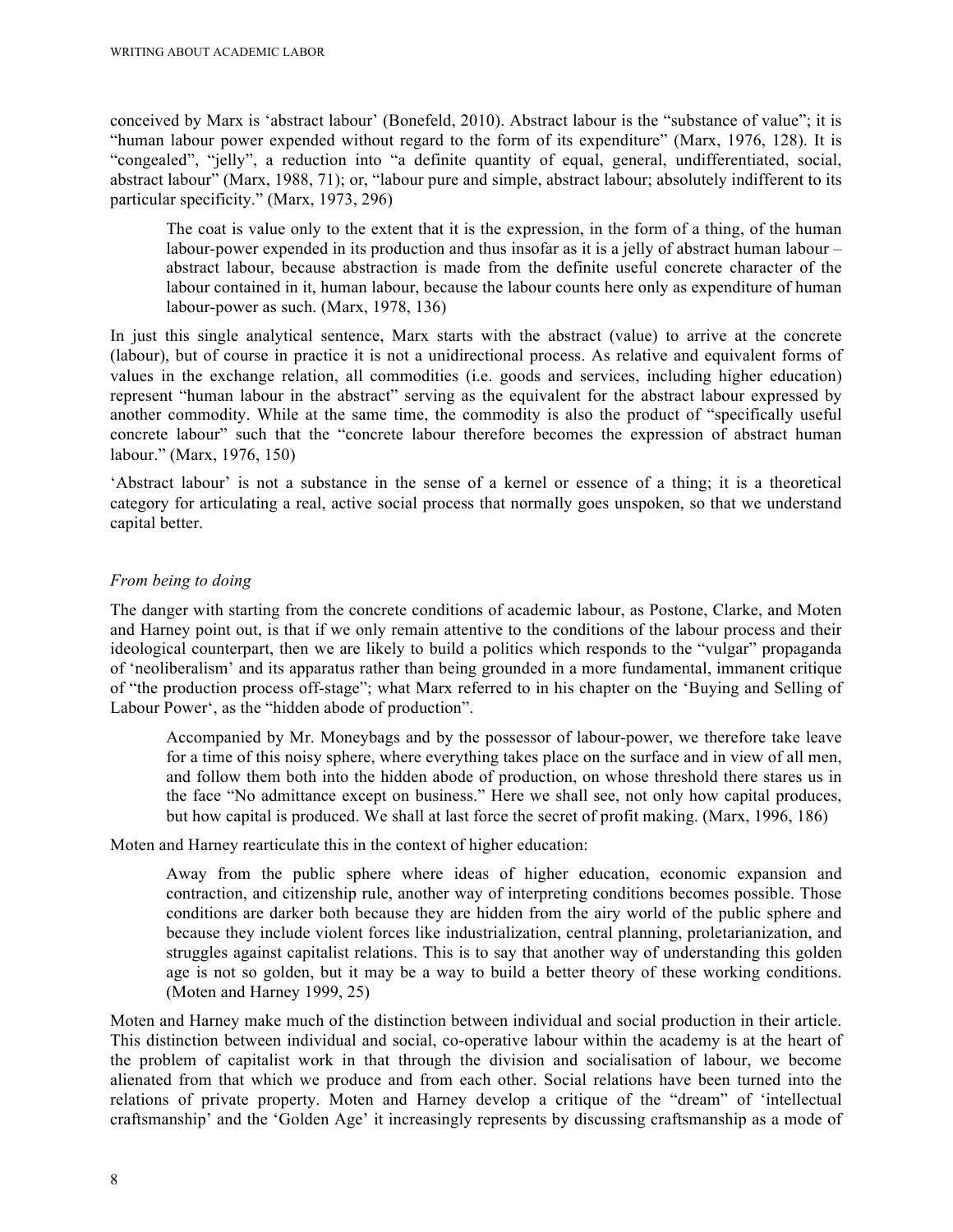production in which the individual brings his wares to the market, "where a student or the public could see directly the value of his work, where the author stood behind his work." In opposition to this view of the academic, Moten and Harney focus on the *actual* practice of academic labour in capitalist society as a "social world of making and sharing knowledge" where both academics and students co-operate in the "production, circulation, and realisation" of the knowledge commodity (Moten and Harney 1999, 26).

Moten and Harney are critical of the "vulgar" theorisation of academic labour which views the university as a market, either a romanticised one in which "a special and limited brotherhood" of individuals offer their wares, or that of a centrally planned factory which produces and circulates knowledge as a commodity so as to realise exchange value (Tancred-Sherrif 1985). Both market-led perspectives, they argue, reveal an internalisation of a production line, "from that golden age when we cared not to see we were part of a centrally planned knowledge factory, to what we might call the internalization of a cybernetics of production." (Moten and Harney 1999, 28)

In their related book chapter, "Doing Academic Work" (1998), Harney and Moten reiterate their argument that academics speak critically about the conditions of their work but also set themselves apart from most other workers in that they disavow both the "mutual interdependence and the sociality of her or his product." Their position is that "most professors in the United States are part of the service sector proletariat in this country." (Harney and Moten 1998, 155) In short, they suggest that the subjectivity of academics is one that tends to view academic work as a *position*, rather than an *activity* and this leads Harney and Moten to focus not on what it means to *be* an academic worker but what it means to *do* academic labour. This focus on the doing or activity of academic labour is the starting point for understanding academic labour as a particular expression of social production that extends both across and outside the academy.

Harney and Moten's argument points to a possible reason why most critiques of academic labour reside at the level of the labour process fetish, within the discourse of vulgar theory, and concerned with the minutiae of our conditions rather than abstract determinate forces. It is because of the absence of a collective agency among academics, one that is grounded in the common production process of the university as a social, co-operative endeavour, that we remain preoccupied with our individual position in the 'marketplace of ideas' (Marx's 'sphere of circulation'), over and above the way we reproduce ourselves through an active dependence on other workers and students.

This emphasis on the social, co-operative character of work in the university/factory is not to say that it somehow defies the capitalist mode of production, but rather that it *exemplifies* it. Recall Marx's chapter in Capital on 'Co-operation', where he states:

When numerous labourers work together side by side, whether in one and the same process, or in different but connected processes, they are said to co-operate, or to work in co-operation… Cooperation ever constitutes the fundamental form of the capitalist mode of production. (Marx 1996, Chapter 13)

Harney and Moten draw from Burawoy's concept of the "social relations in production" rather than the "social relations of production" to underline this point. What is especially interesting about their argument is that this social labour is not simply constituted by academics, but by both academics and students labouring together. They argue persuasively that academics are continually "repelling" the embodied "threat" that the student's labour power is ultimately equivalent to their own in the production of knowledge, and this resistance is undertaken by "holding steady" the moments of circulation and realisation "as categories of individuality." (Harney and Moten 1998, 174) To assert one's individual identity as an academic is to try to assert one's dignity. To extend an analysis of academic labour only so far as the conditions of that labour is an understandable outcome of trying to preserve some dignity within an inhumane process of real abstraction.

In this way, academics define students as consumers in the exchange relation. It is, in effect, an act of 'hypostatising the concrete', where academics isolate their work and fetishise it as an intellectual craft, in turn isolating the student as an individual consumer of the academic's knowledge product. Turning the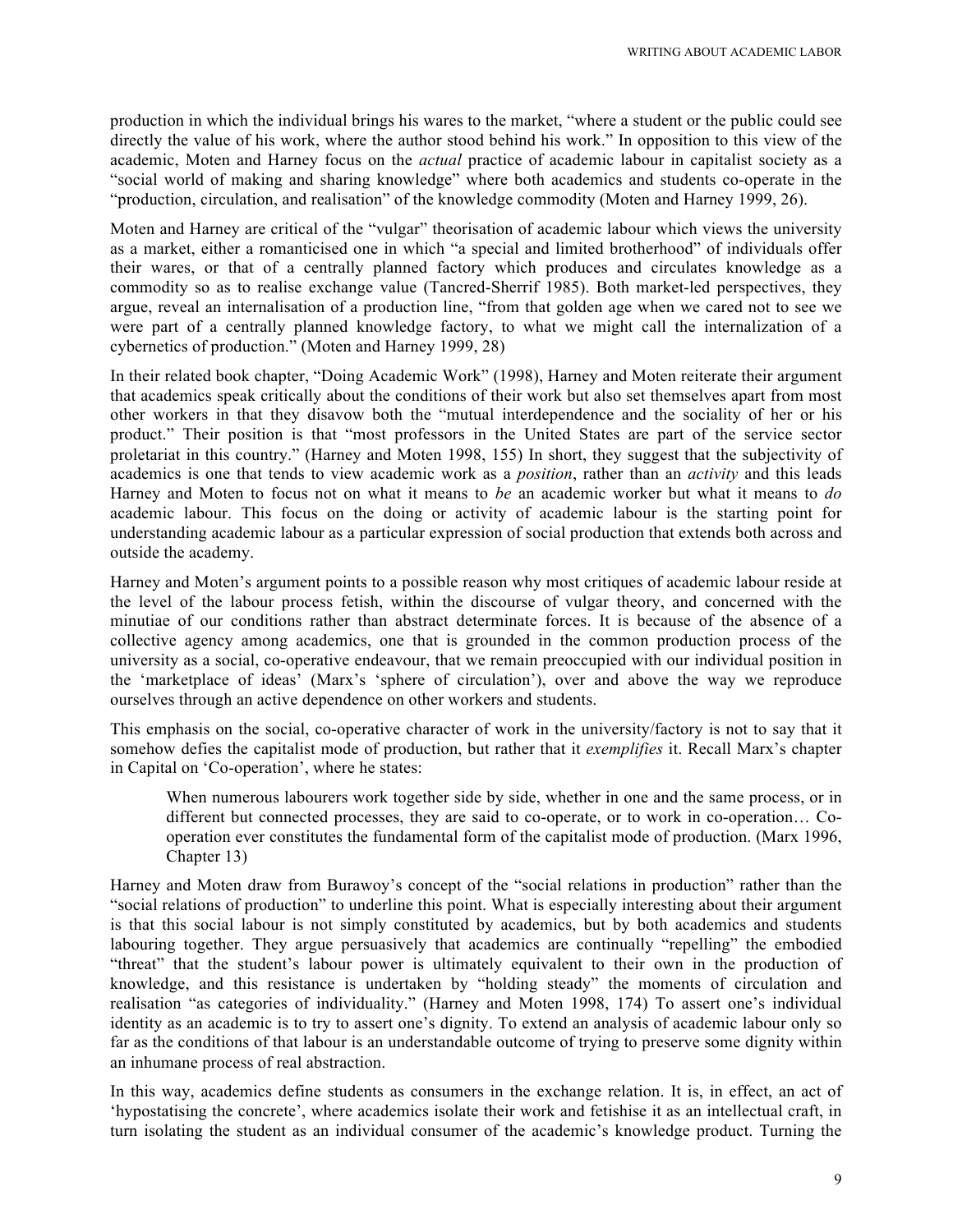student worker back into the student is an attempt at creating "distance and difference" between the two individuals (Harney and Moten 1998, 174), when in fact, in the capitalist university, both academic and student are relative and equivalent forms of the labour power commodity brought together for exchange, each with a concrete and abstract character. Harney and Moten discuss all of this using the example of affirmative action, but I think that what they are implicitly attempting to reveal is that Marx's theory of 'value-form' can be discovered at the heart of the teaching and learning relationship, between academics and students (Marx 1976, 138-162; Marx, 1978). In this relationship of "productive consumption" (Postone 1993, 383), the labour power commodity of both teachers and students exists as "two poles of the expression of value" (Marx 1976, 139), each relative and equivalent to one-another in the moment of exchange. As such, the exchange relation is also a productive relationship, where production and consumption is "immediate" to one-another (Marx 1973, 90). If we conceive teaching and learning as the expenditure of student and teacher labour power in the production of the knowledge commodity, we begin to recognise that the exchange relation between teacher and student, where each consumes the labour power of the other, is a productive relation, too and not simply one where knowledge is being distributed to consumers in a market for higher education. (Neary and Winn, 2009)

#### *Conclusion*

Central to Marx's conception of the overcoming of capitalism is his notion of people's reappropriation of the socially general knowledge and capacities that had been constituted historically as capital. We have seen that, according to Marx, such knowledge and capacities, as capital, dominate people; such re-appropriation, then, entails overcoming the mode of domination characteristic of capitalist society, which ultimately is grounded in labor's historically specific role as a socially mediating activity. Thus, at the core of his vision of a postcapitalist society is the historically generated possibility that people might begin to control what they create rather than being controlled by it. (Postone 1993, 373)

There is an understandable tendency among critics of the current crisis in higher education to want to restore the university to what it once was, to defend the university from changing into something else, to *resist* the real subsumption of academic labour under capital. I think this misunderstands the university as a means of production and its historical role.

Throughout the twentieth century, there was a gradual process of turning non-productive academic labour power into productive labour by incorporating it into the process of valorisation. (Cleaver 2006; Harvie 2006; Neary 2012; Winn 2013) It should be no surprise that the experiment of neoliberalism has led to the marketisation of higher education, nor that efforts to resist this have been largely impotent. We should recognise that attempts to resist the valorisation of higher education so as to restore an earlier configuration – when the university was not widely perceived as an engine for growth – are misguided.

When critically approaching the university as a means of production for the valorisation of capital, an emancipatory project must first focus on re-appropriating the means of knowledge production through efforts to control the substance of value: the labour process. This, I think, requires new models of democratic higher education organised directly through the co-operation of academic and student labour; models of practice which aim to re-appropriate the 'general intellect' (Marx 1973, 706) and which recognise "the existence of a growing gap between the sort of labour people continue to perform in a society mediated by labor and the sort of labor they could perform, were it not for this 'necessity' of capitalism." (Postone 1993, 370) This effort must be grounded in a thoroughgoing critique of the political economy of higher education that starts from its most simple, immanent categories. It would recognise and develop the significant productive capacity of our existing historical conditions in a way whereby human knowledge or "mass intellectuality" (Dyer-Witheford 1999, 488) is seen as the emancipatory project rather than a resource for valorisation.

In his article, *History and Helplessness, Mass Mobilization and Contemporary Forms of Anticapitalism*, Moishe Postone (2006) discusses the notion of resistance in light of the historical development of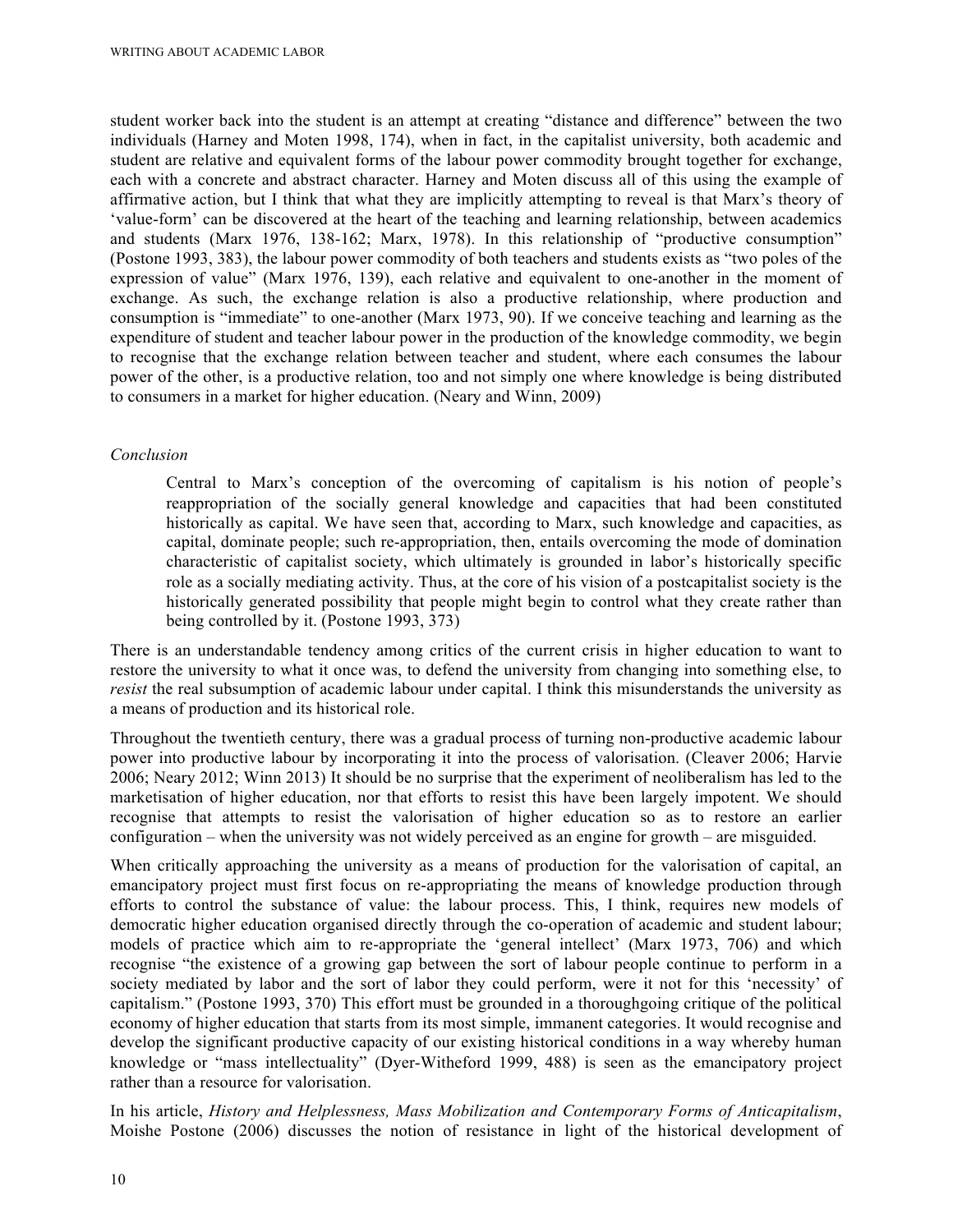capitalism. He regards the notion of 'resistance' as expressing "a deeply dualistic worldview that tends to reify both the system of domination and the idea of agency." (Postone 2006, 108) For Postone, 'resistance' is "an undialectical category that does not grasp its own conditions of possibility." (2006, 108) His argument implies that the agency of academic labour should not be measured by the extent that we are able to resist or abolish the system of domination, but instead an immanent, dialectical approach would recognise that a post-capitalist university would be developed out of the conditions of possibility that the capitalist university has produced. In other words, an 'anti-capitalist' approach misses both the objective of resistance and its object. What is required is the *overcoming* of the capitalist modes of valorisation. (Postone 2012, 30)

Postone's analysis of capitalism, based on his 're-reading' of Marx, is useful to us for a number of reasons. He shows that capital is a historical mode of production, which structures all social life; it is dynamic and heteronomous. As the 'logic' of all social life, capital is both determinate and appears as a historical necessity. As such, capital renders within and among us a feeling of powerlessness, and contingency is limited to processes of reform or amelioration within the constraints imposed by capital. The achievements of, for example, social democracy, suggest to us a degree of historical indeterminacy and the possibility of freedom, yet they consistently occur within the constraints imposed by capital. For Postone, actual historical indeterminacy (i.e. freedom) can only be realised in a post-capitalist social form of life. An immanent, dialectical critique of capital as a form of social relations (not a material thing as conventionally understood), reveals that what appears as an abstract, mysterious, governing totality, is essentially contradictory and it is the internal tensions of its 'logic', which offer the historical basis for overcoming capitalism. The possibility of overcoming capitalism lies within the contradictions of capitalism itself i.e. within the commodity form. Anti-capitalist efforts typically fetishise the abstract logic of capital in an effort to perceive something to oppose e.g. American hegemony, the State, Bankers. Postone considers this turn from the abstract to the concrete as "an expression of a deep and fundamental helplessness, conceptually as well as politically." (Postone 2006, 102)

Taking this view, our understanding of the mode of knowledge production in higher education and its conceived role and purpose in public life over the last century must start from a categorical understanding of capitalism as the historical mode of production that reproduces the university. This critical, intellectual effort must be combined with practical efforts to gain control of the means of knowledge production so as to question, through praxis, the existing social form of wealth that is mediating our lives on a catastrophic trajectory. By doing so, the character and purpose of academic labour would necessarily change and our existing conditions of work rendered obsolete. The relationship between teacher and student might then be one of direct recognition (i.e. abundance), rather than mediated by the equivalence of value (i.e. scarcity). Through this new pedagogy of excess (Neary and Hagyard 2010), 'academic labour' as we currently understand and experience it would be abolished and its conditions overcome; giving rise to new institutional forms for the satisfaction of human needs that have yet to be designed.

#### **REFERENCES**

Barcan, Ruth (2013) *Academic Life and Labour in the New University*, Ashgate Publishing.

- Ball, Stephen (2003) The teacher's soul and the terrors of performativity, *Journal of Education Policy*, 18: 2, 215-228
- Bérubé, Michael (2013) 'Among the majority'. *Modern Language Association*. 'From the President', retrieved on  $2<sup>nd</sup>$  June 2014 from http://www.mla.org/blog?topic=146
- Bonefeld (2010) Abstract Labour. Against its nature and on its time. *Capital and Class*, 34, 257.
- Braverman (1998) *Labor and Monopoly Capital: The Degradation of Work in the Twentieth Century*, Monthly Review Press.
- Brown, Roger and Carasso, Helen (2013) *Everything for Sale? The Marketisation of UK Higher Education*. Routledge.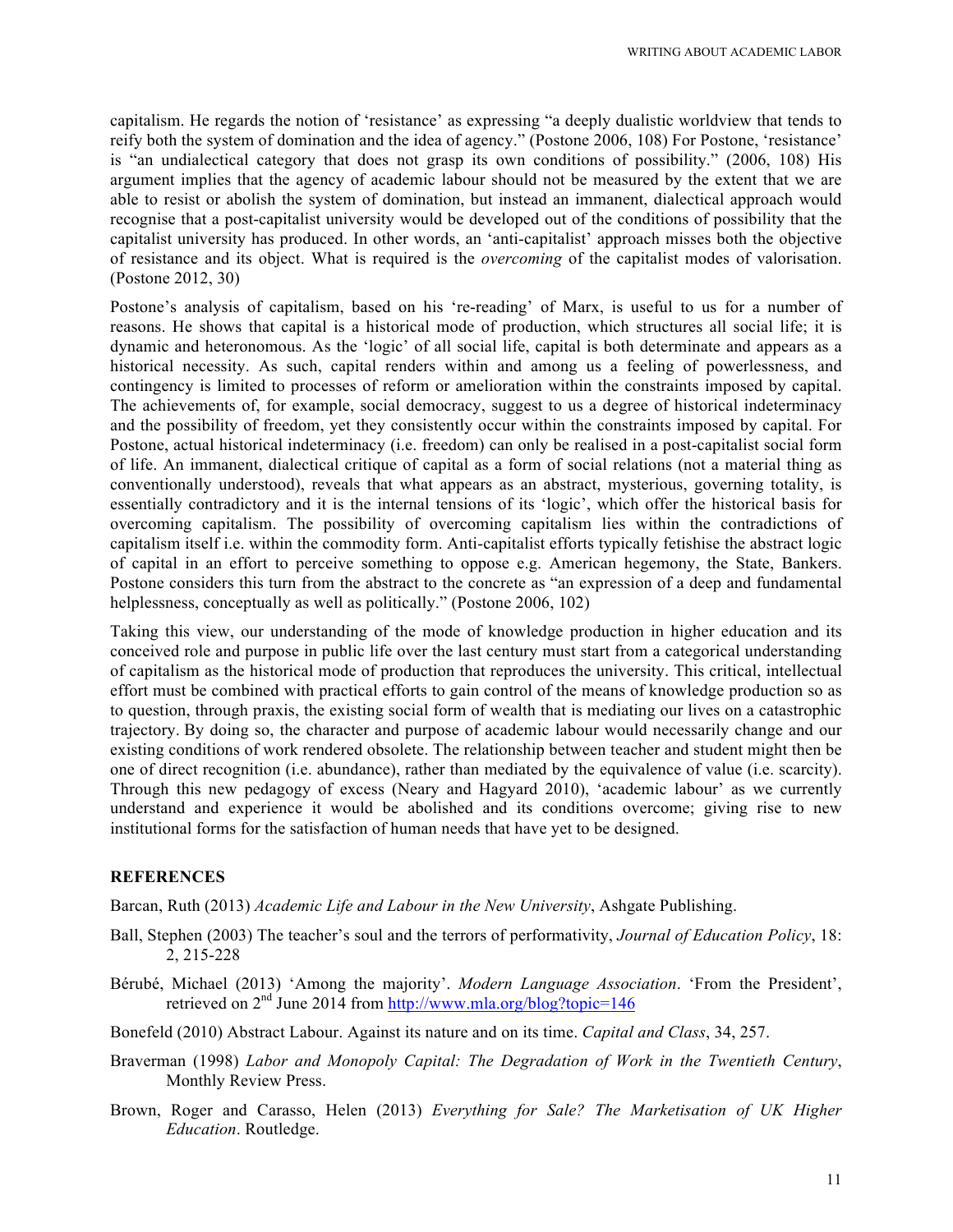- Bryson, Colin (2004) What about the workers? The Expansion of higher education and the transformation of academic work. *Industrial Relations Journal* 35: 1, 38-57
- Caffenzis, G. (2008). From the *Grundrisse* to *Capital* and beyond: Then and now, *Workplace*, 15, 59-74
- Clarke (1991) *Marx, Marginalism and Modern Sociology. From Adam Smith to Max Weber*. Palgrave Macmillan.
- Clarke, Simon (2004) The Neoliberal Theory of Society. In Saad-Filho, Alfredo and Johnston, Deborah (Eds.) *Neoliberalism. A Critical Reader*. Pluto Press.
- Cleaver, Harry (2006) *On Schoolwork and the struggle against it*. Retreived on 2<sup>nd</sup> June from http://la.utexas.edu/users/hcleaver/OnSchoolwork200606.pdf
- Cross, John G. and Goldenberg, Edie N. (2009) *Off-Track Profs: Nontenured teachers in Higher Education*, MIT Press.
- DeAngelis & Harvie (2009) 'Cognitive Capitalism' and the Rat-Race: How Capital Measures Immaterial Labour in British Universities.
- Dyer-Witheford (1999) *Cyber-Marx: Cycles and Circuits of Struggle in High-Technology Capitalism*, University of Illinois Press.
- Dyer-Witheford, Nick (2005) Cognitivism Capitalism and the Contested Campus, *European Journal of Higher Arts Education*, 2: 71-93.
- Fitzgerald, Tanya and White, Julie and Gunter, Helen (2012) *Hard Labour? Academic Work and the Changing Landscape of Higher Education*. Emerald Books.
- Fuchs, Christian (2014) *Digital Labour and Karl Marx*, Routledge.
- Gill, R (2009) Breaking the silence: The hidden injuries of neo-liberal academia in Flood, R. & Gill, R. (Eds.) *Secrecy and Silence in the Research Process: Feminist Reflections*, Routledge.
- Guardian (2014) 'Dark thoughts: why mental illness is on the rise in academia'. Retreived  $2<sup>nd</sup>$  June 2014 from http://www.theguardian.com/higher-education-network/2014/mar/06/mental-healthacademics-growing-problem-pressure-university
- Gulli, Bruno (2009). Knowledge Production and the Superexploitation of Contingent Academic Labor. *Workplace*, 16, 1-30.
- Hall, Richard (2013) Educational technology and the enclosure of academic labour inside public higher education, *Journal for Critical Education Policy Studies*, 11: 3, 52-82.
- Harney, Stefano and Moten, Frederick (1998) Doing Academic Work, In: Martin, Randy (1998) *Chalk Lines. The Politics of Work in the Managed University*, 154-180, Duke University Press.
- Harvie, David (2006) Value production and struggle in the classroom: Teachers within, against and beyond capital, *Capital and Class*, 30: 1, 1-32.
- Harvie, David and De Angelis, Massimo (2009) 'Cognitive Capitalism' and the Rat-Race: How Capital Measures Immaterial Labour in British Universities. *Historical Materialism*, 17, 3-30.
- Haug, Wolfgang Fritz (2009) Immaterial Labour, *Historical Materialism* 17: 4, 177-185.
- Herman, Deborah M. and Schmid, Julie M. (2003) *Cogs in the Classroom Factory. The Changing Identity of Academic Labour*, Praeger Publishers.
- Ilyenkov, E. V. (1982) *The Dialectics of the Abstract and the Concrete in Marx's Capital*, Progress Publishers.
- Jappe, Anselm (2013) Sohn-Rethel and the Origin of 'Real Abstraction': A Critique of Production or a Critique of Circulation?, *Historical Materialism*, 21: 1, 3-14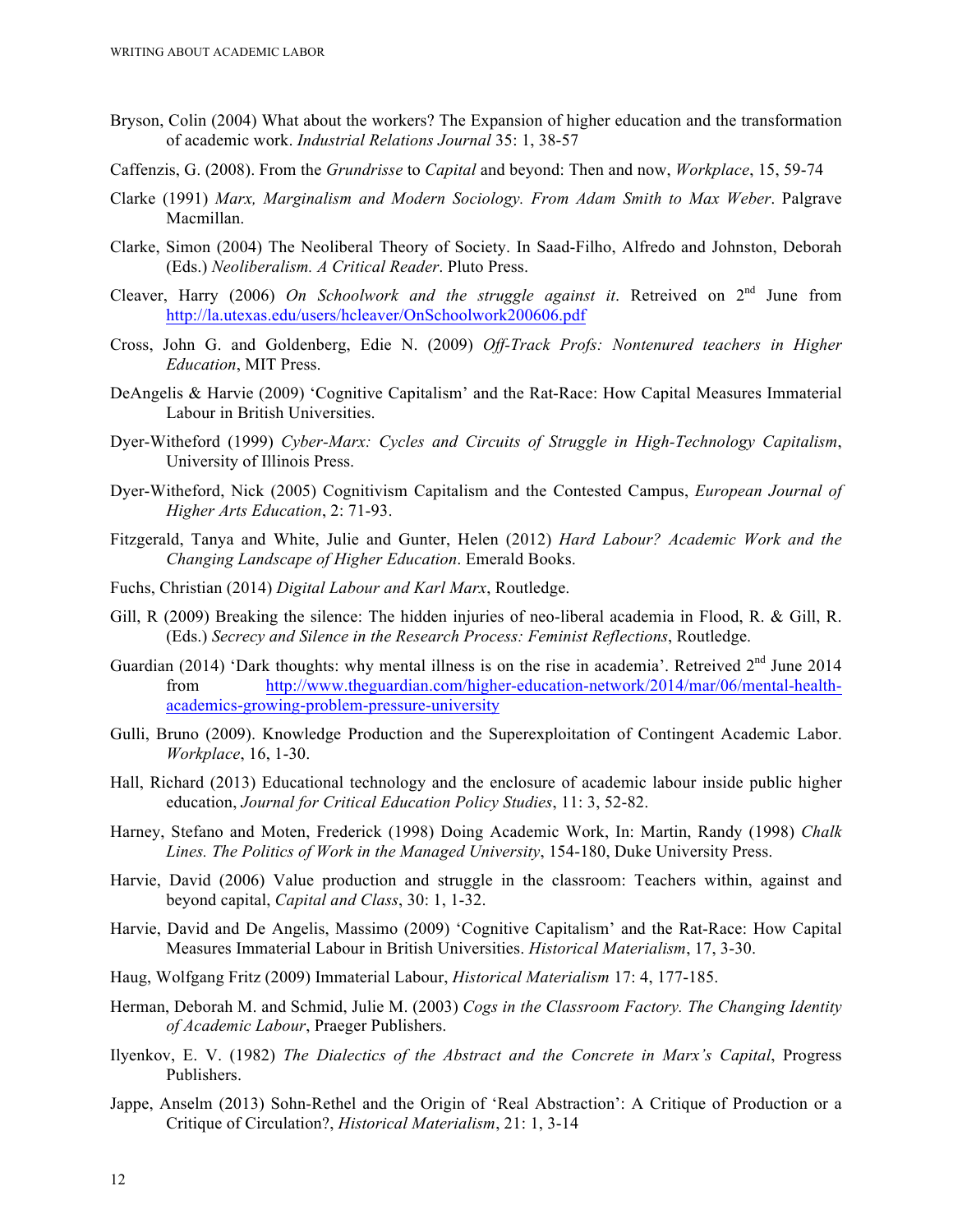- Johnson, Benjamin, Kavanagh, Patrick, and Mattson, Kevin (2003) *Steal This University. The Rise of the Corporate University and the Academic Labour Movement*. Routledge.
- Kinman, Gail and Wray, Siobhan (2013) *Higher stress. A Survey of stress and well-being among staff in higher education*. UCU. Retrieved 2nd June 2014 from http://www.ucu.org.uk/media/pdf/4/5/HE\_stress\_report\_July\_2013.pdf
- Krause, Monika; Nolan, Mary; Palm, Michael and Ross, Andrew (2008) *The University Against Itself: The NYU Strike and the Future of the Academic Workplace*. Temple University Press.
- Martin, Randy (1998) *Chalk Lines. The Politics of Work in the Managed University*, Duke University Press.
- Mattson, Kevin (2000) The Academic Labor Movement: Understanding Its Origin and Current Challenges. *Social Policy*, 30: 4, 4-10.
- Marx, Karl (1973) *Grundrisse*, Penguin Classics.
- Marx, Karl and Engels, Frederick (1975) *The German Ideology*, Marx and Engels Collected Works Vol. 5, Lawrence and Wishart Ltd.
- Marx, Karl (1976) *Capital Volume 1*, Penguin Classics.
- Marx, Karl (1978) The Value-Form, *Capital and Class*, 4: 130-150.
- Marx, Karl and Engels, Frederick (1987) *1864-68, Letters*, Marx and Engels Collected Works Volume 42. Lawrence and Wishart Ltd.
- Marx, Karl (1988) *Economic Works, 1861-1863*, Marx and Engels Collected Works, Vol. 30. Lawrence and Wishart Ltd.
- Marx, Karl (1991) *Capital Volume 3*, Penguin Classics.
- Marx, Karl (1996) *Capital Volume 1*, Marx and Engels Collected Works, Vol. 35. Lawrence and Wishart Ltd.
- Molesworth, Mike and Scullion, Richard and Nixon, Elizabeth (2010) *The Marketisation of Higher Education and the Student as Consumer*. Routledge.
- Moten, Fred and Harney, Stefano (1999) The academic speed-up. *Workplace*, 4, 23-28.
- Neary Michael and Dinerstein, Ana C. (2002) *The Labour Debate: An Investigation into the Theory and Reality of Capitalist Work*, Ashgate Publishing Company.
- Neary, Mike and Winn, Joss (2009) *The student as producer: reinventing the student experience in higher education.* In: *The future of higher education: policy, pedagogy and the student experience*, Continuum.
- Neary, Mike and Hagyard, Andy (2010) Pedagogy of Excess: An Alternative Political Economy of Student Life, In Molesworth, Mike, Scullion, Richard and Nixon, Elizabeth (Eds.) *The Marketisation of Higher Education and the Student as Consumer*, Routledge.
- Neary, Mike (2012) Beyond Teaching in Public: The University as Form of Social Knowing, In Neary, Michael, Stevenson, Howard and Bell, Les (Eds.) *Towards Teaching in Public. Reshaping the Modern University*, Continuum.
- Nelson, Cary (1997) *Will Teach For Food. Academic Labor in Crisis*, University of Minnesota Press.
- Ogbonna, Emmanuel and Harris, Lloyd C. (2004) Work Intensification and Emotional Labour among UK University Lecturers: An Exploratory Study, *Organization Studies* 25: 1185.
- Pekkola, E. (2013). Academic Work Revised: From Dichotomies to a Typology, *Workplace*, 22, 1-12.
- Peters and Bulut (2011) *Cognitive Capitalism, Education, and Digital Labor*, Peter Lang Publishing.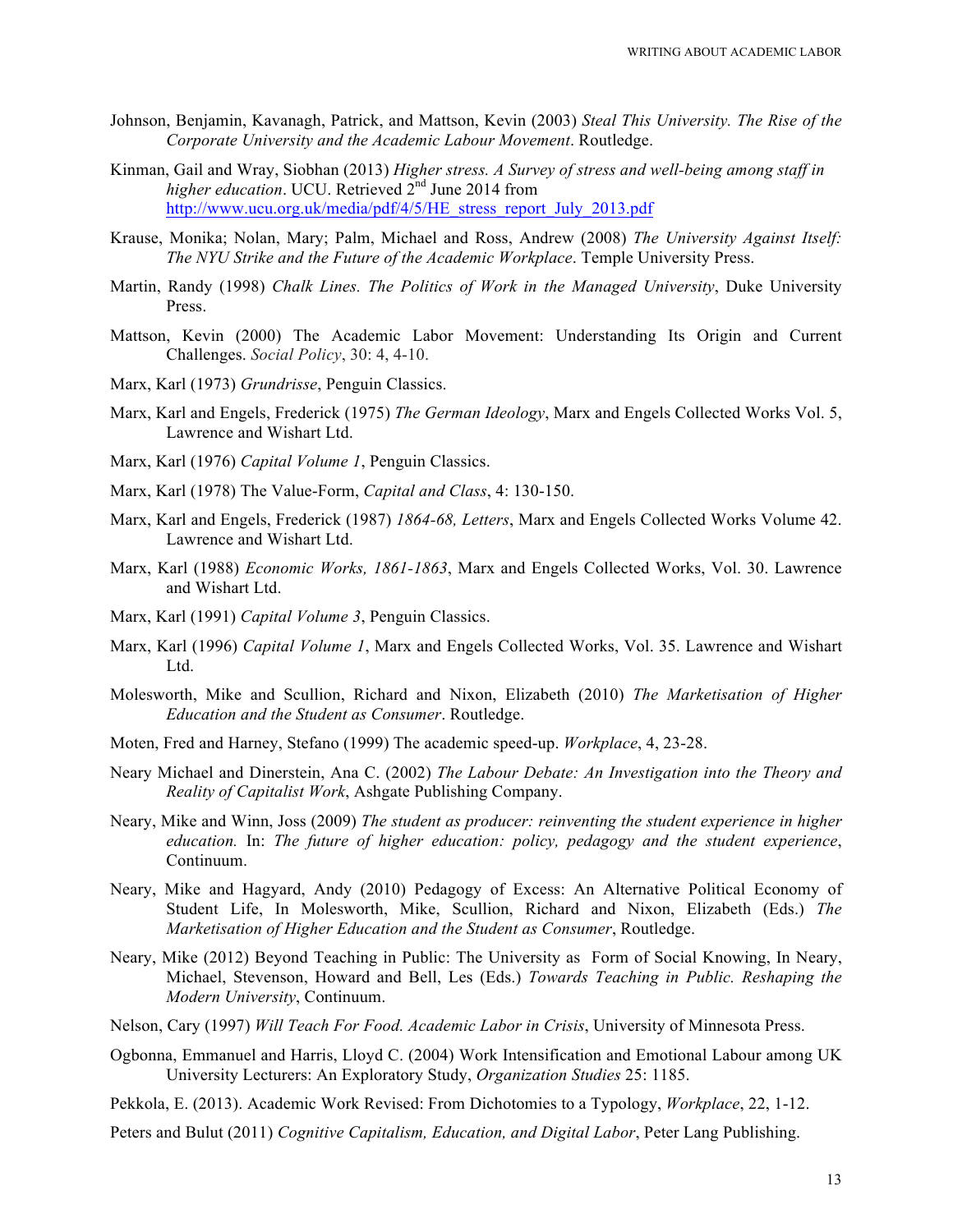- Postone, Moishe (1980) Anti-Semitism and National Socialism: Notes on the German Reaction to "Holocaust", *New German Critique*, 19: 1, 97-115.
- Postone, Moishe (1993) *Time, Labour and Social Domination*, Cambridge.
- Postone, Moishe (2005) Interview with Moishe Postone by Salih Selcuk, *Krisis*. Retreived on 2<sup>nd</sup> June 2014 from http://www.krisis.org/2005/critical-theory-of-capitalism-today
- Postone, Moishe (2006) History and Helplessness: Mass Mobilization and Contemporary Forms of Anticapitalism, *Public Culture*, 18: 1, 93-110.
- Postone, Moishe (2012) Exigency of Time: A Conversation with Harry Harootunian and Moishe Postone, *Concentric: Literary and Cultural Studies* 38: 2, 7-43.
- Rhoades, Gary (1998) *Managed Professionals: Unionized Faculty and Restructuring Academic Labour*, State University of New York Press.
- Rikowski, Glenn (2002) Fuel for the Living Fire: Labour Power! In Neary and Dinerstein (Eds.), *The Labour Debate: An Investigation into the Theory and Reality of Capitalist Work*, Ashgate Publishing Company.
- Rosdolsky, Roman (1977) *The Making of Marx's 'Capital'*, Pluto Press.
- Scholz (2013) *Digital Labour: The Internet as Playground and Factory*, Routledge.
- Sennett, Richard (1999) *The Corrosion of Character: The Personal Consequences of Work in the New Capitalism*, W. W. Norton and company.
- Shattock, Michael (2012) *Making Policy in British Higher Education: 1945-2011* Open University Press.
- Slaughter Leslie and Leslie, Larry L. (1999) *Academic Capitalism: Politics, Policies and the Entrepreneurial University*, John Hopkins University Press.
- Smyth, John (1995) *Academic Work. The changing labour process in higher education*. SRHE and Open University Press.
- Sohn-Rethel (1978) *Intellectual and Manual Labour*, Humanities Press.
- Tancred-Sherrif, Peta (1985) Craft, hierarchy and bureaucracy: modes of control of the academic labour process, *The Canadian Journal of Sociology,* 10: 4, 369-390.
- Tight, Malcolm (2000) *Academic Work and Life: What it is to be an academic, and how this is changing*. JAI Elselvier Science. London.
- UCU (2013) 'Over half of universities and colleges use lecturers on zero hours contracts'. News  $5<sup>th</sup>$ September. Retrieved on June 2<sup>nd</sup> 2014 from http://www.ucu.org.uk/6749
- Wexler, Steven (2008) (I'm)Material labor in the digital age. *Workplace, 15*, 1-11.
- Whitchurch, Celia and Gordon, George (2010) *Academic and Professional Identities in Higher Education: The Challenges of a Diversifying Workforce*. Routledge.
- Willmott, Hugh (1995) Managing the Academics: Commodification and Control in the Development of University Education in the UK. *Human Relations*, 48: 9, 993-1027.
- Wilson, Tom (1991) The proletarianisation of academic labour, *Industrial Relations Journal*, 22: 4, 250- 262.
- Winn, Joss (2013) Hacking in the university: Contesting the valorisation of academic labour*, Triple C: Communication, Capitalism and Critique*, 11: 2, 486-503.